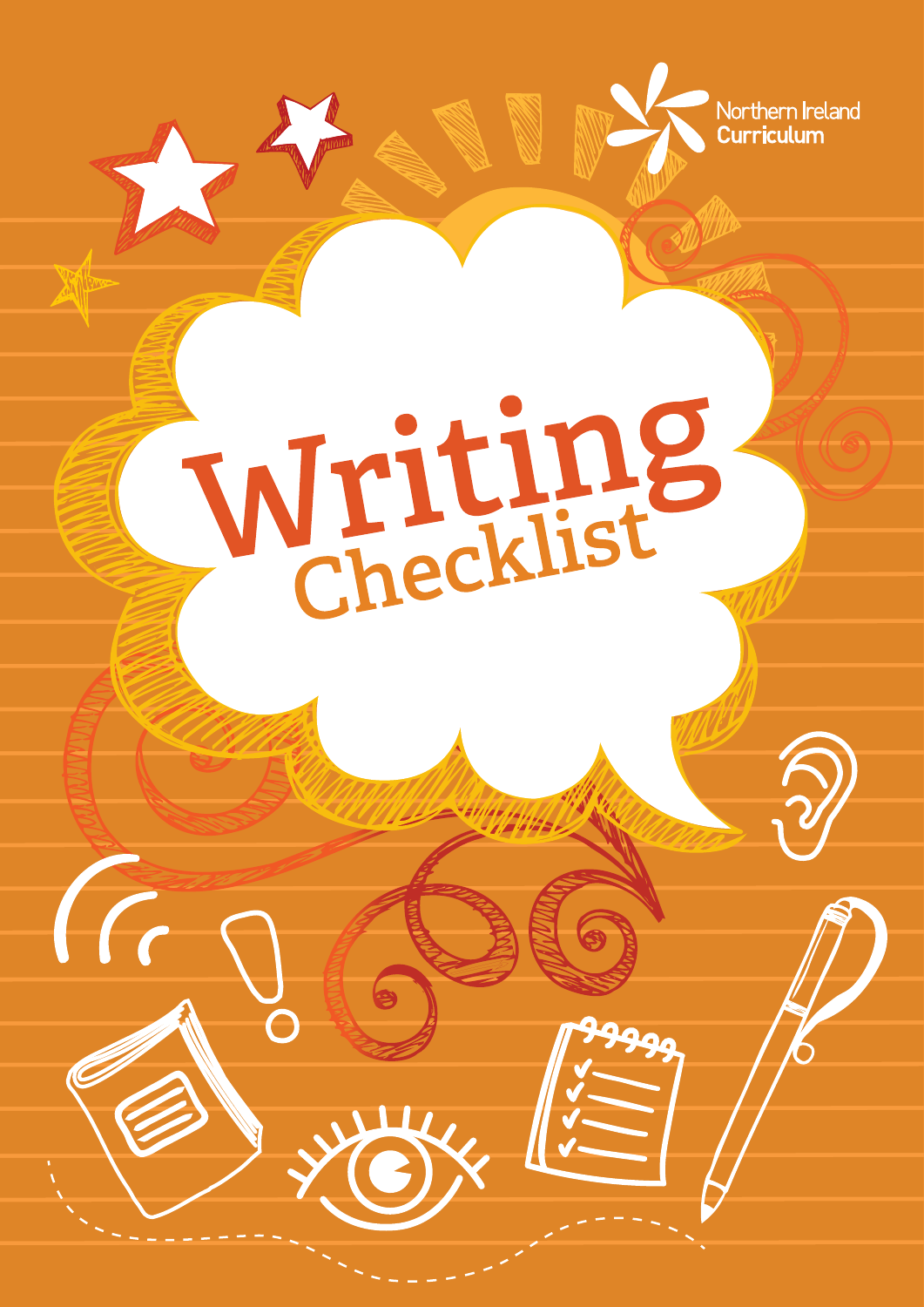#### **Making your message clear**

- Know what your message is and who you are writing for.
- Think about the best way to set out your message, for example using paragraphs, bullet points or images.
- Consider using capital letters, bold, italics or underlining to stress key points, but don't overdo this.
- Decide whether it is appropriate to state your overall message at the start of your text: this may not be appropriate if you want your message to become clear gradually.
- Think about the best order in which to present the different parts of your message.
- • Use a topic sentence in each section, with additional detail after or around it.
- Use a dictionary and thesaurus together to choose the vocabulary that best expresses your message.
- Choose and use vocabulary that suits your audience. For example, a message about online safety aimed at young children will use more simplistic language and shorter sentences than the same message for adults.
- • Use examples to illustrate your message if appropriate.
- If making an argument, use phrases which clearly promote your viewpoint, for example 'It is obvious that...', 'It is beyond doubt that…' and 'I believe strongly that...'
- Ask a friend to give you feedback on how clear your message is.
- Conclude your writing by summarising your overall message, perhaps with a final memorable comment.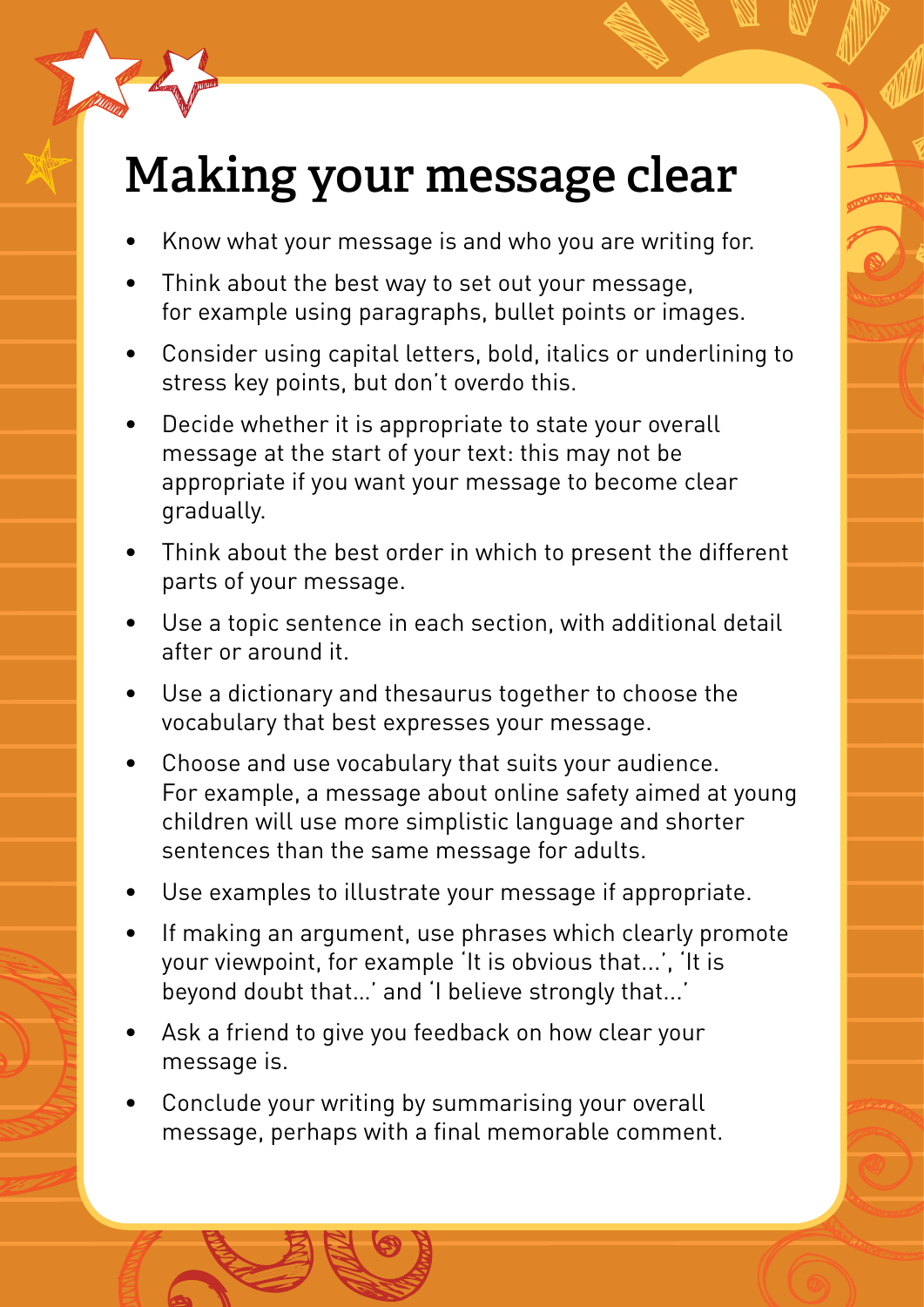#### **Matching writing to purpose and audience**

- Be very clear about the purpose of your writing and your target audience.
- Think about how formal or informal your writing should be depending on purpose and audience.
- • Think about the length of your writing.
- Think about the form of your writing, for example web page, diagram or leaflet.
- Choose a tone which suits purpose and audience, for example light-hearted for an entertaining news story, critical for a film review, or objective for a balanced media piece.
- If it is appropriate, set out information in formats other than paragraphs, for example bullet points, tables or diagrams.
- Use a dictionary or thesaurus to find the exact word that you need.
- • If your audience needs information, give facts and explanations.
- If your audience needs description, use adjectives, adverbs and visual language, which will paint a picture for them.
- If your audience needs instructions, use imperative verbs, for example 'stand up', 'turn left', 'press button one'.
- If you want your audience to consider an issue in depth, give them different points of view.
- If you want to persuade your audience, use some techniques of persuasion, for example repetition or rhetorical questions.
- You can use exclamation marks to stress important points, but don't overuse them.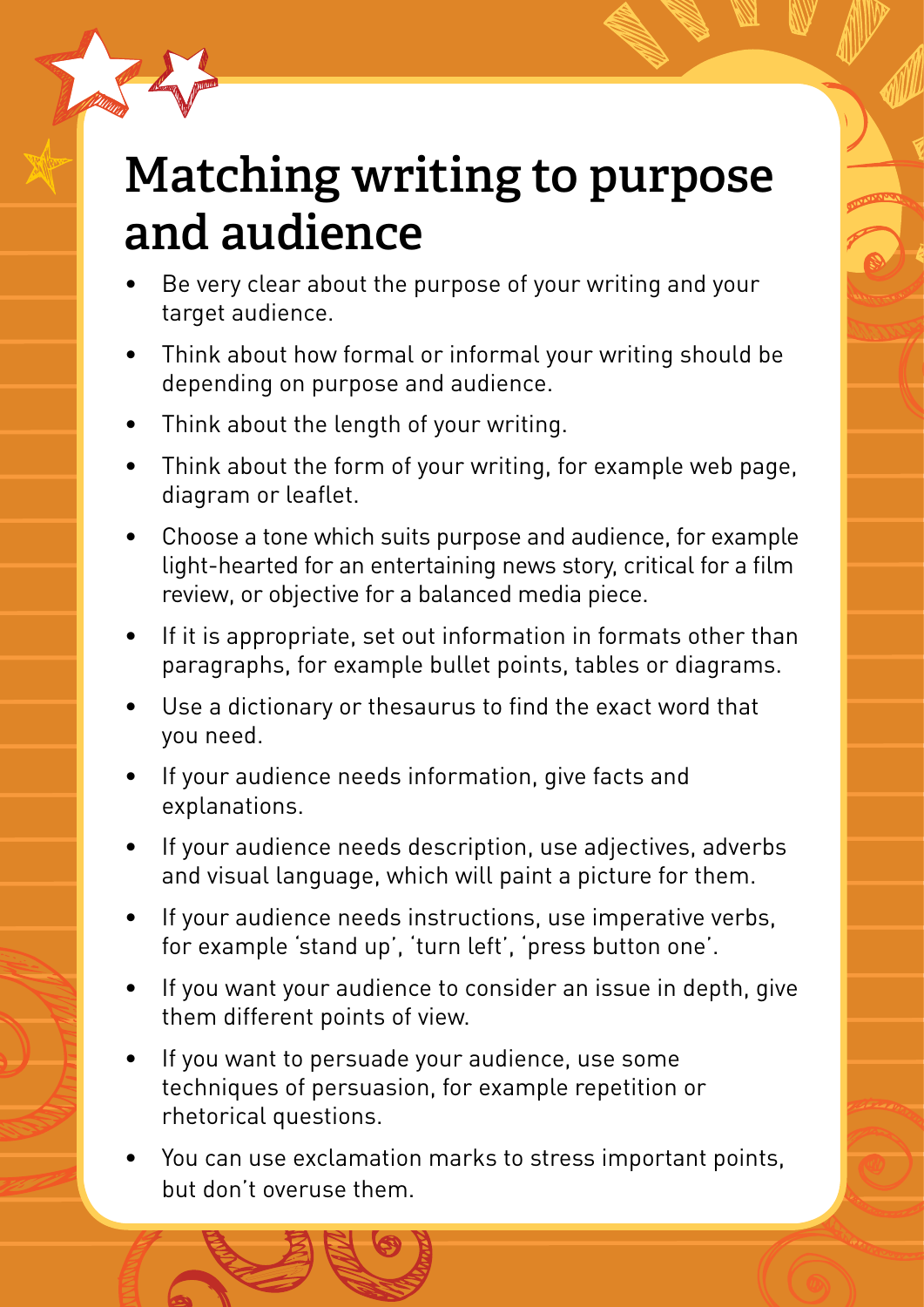# **Planning**

- Think about the purpose of your writing. What is it intended to do?
- Think about who your writing is for. Who are the audience?
- Think about the form of your writing, for example a story, a poem, a report or a web homepage.
- Think about the tone of your writing. For example, should it be serious, encouraging, funny or critical?
- • Make notes of all of your ideas.
- Organise your notes in the way that works best for you, for example using bullet points, a table or a spider diagram.
- • Plan your structure − a simple beginning, middle and end. Then build around these.
- • Sum up your main point or ideas for each paragraph or section with a few key words.
- If putting forward an argument, think of predictable attacks against your argument and plan how you will defend against them.
- Experiment with the best order in which to use your ideas.
- When you have decided the order in which you are going to use your ideas, put numbers beside each point to show its place in your sequence.
- Think of an opening point which will get your readers' attention and a memorable point on which to end your writing.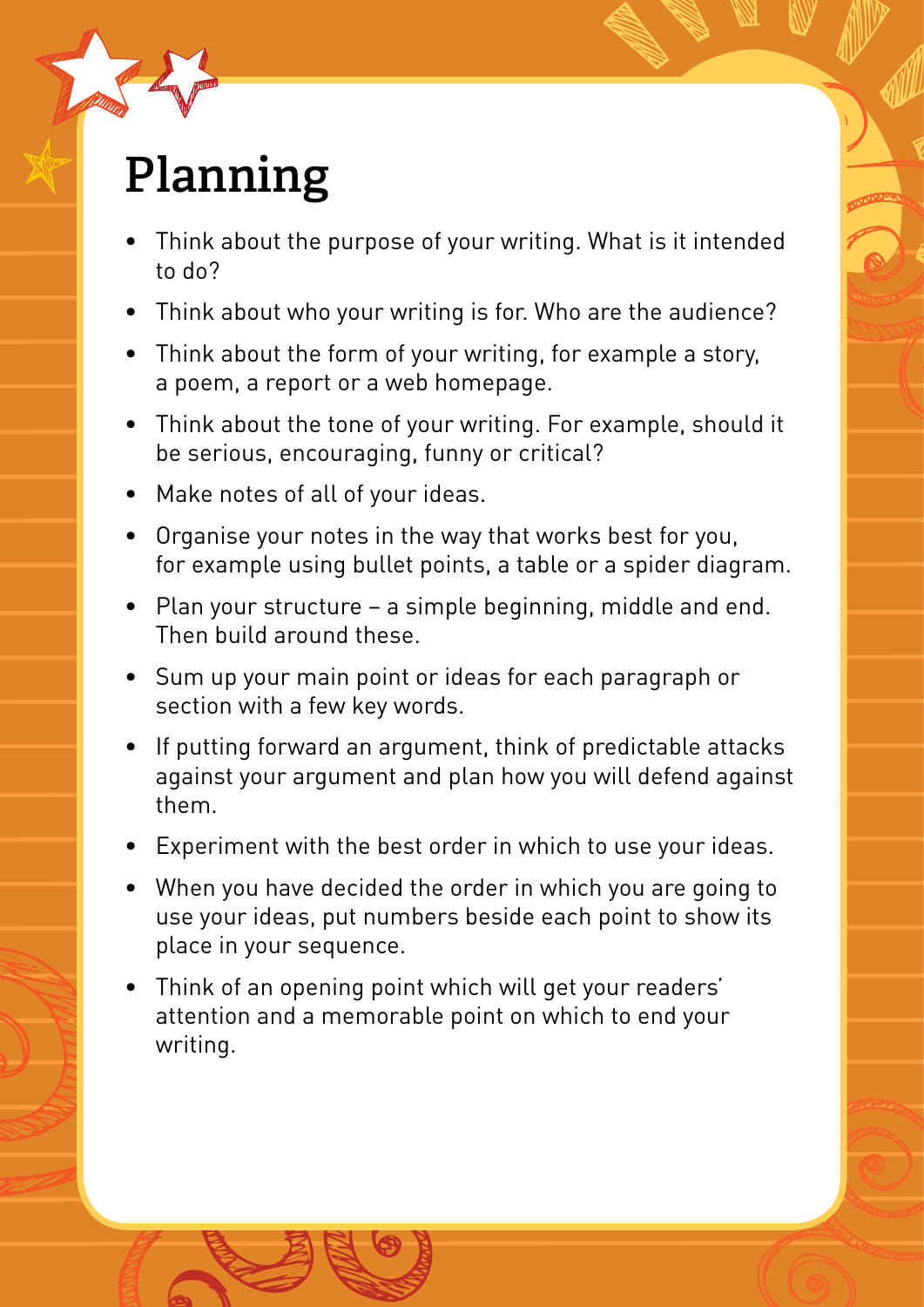### **Ways to make your writing engaging**

- Be clear about both the purpose of your writing and your target audience.
- Read examples of the type of writing you are going to create (for example newspaper articles or short stories).
- If you are doing creative writing, don't be afraid to use your own personal style.
- Think of an opening for your writing that will make your audience want to continue reading.
- Use a mixture of long and short sentences to make your writing more interesting.
- Choose vocabulary carefully, using a variety of interesting words to avoid repetition.
- Maintain your audience's interest by placing some of your most interesting points at the start, middle and end of your writing.
- Plan the content and wording of your writing so that it is memorable and stays with your audience.
- If appropriate to the type of writing, you can choose to:
	- use rhetorical questions to get your audience thinking;
	- use the words 'you' and 'we' to make a personal connection with your audience;
	- illustrate points that you make by giving examples which your audience can identify with; and/or
	- use visual language (words and phrases that help the audience to picture what you are describing).